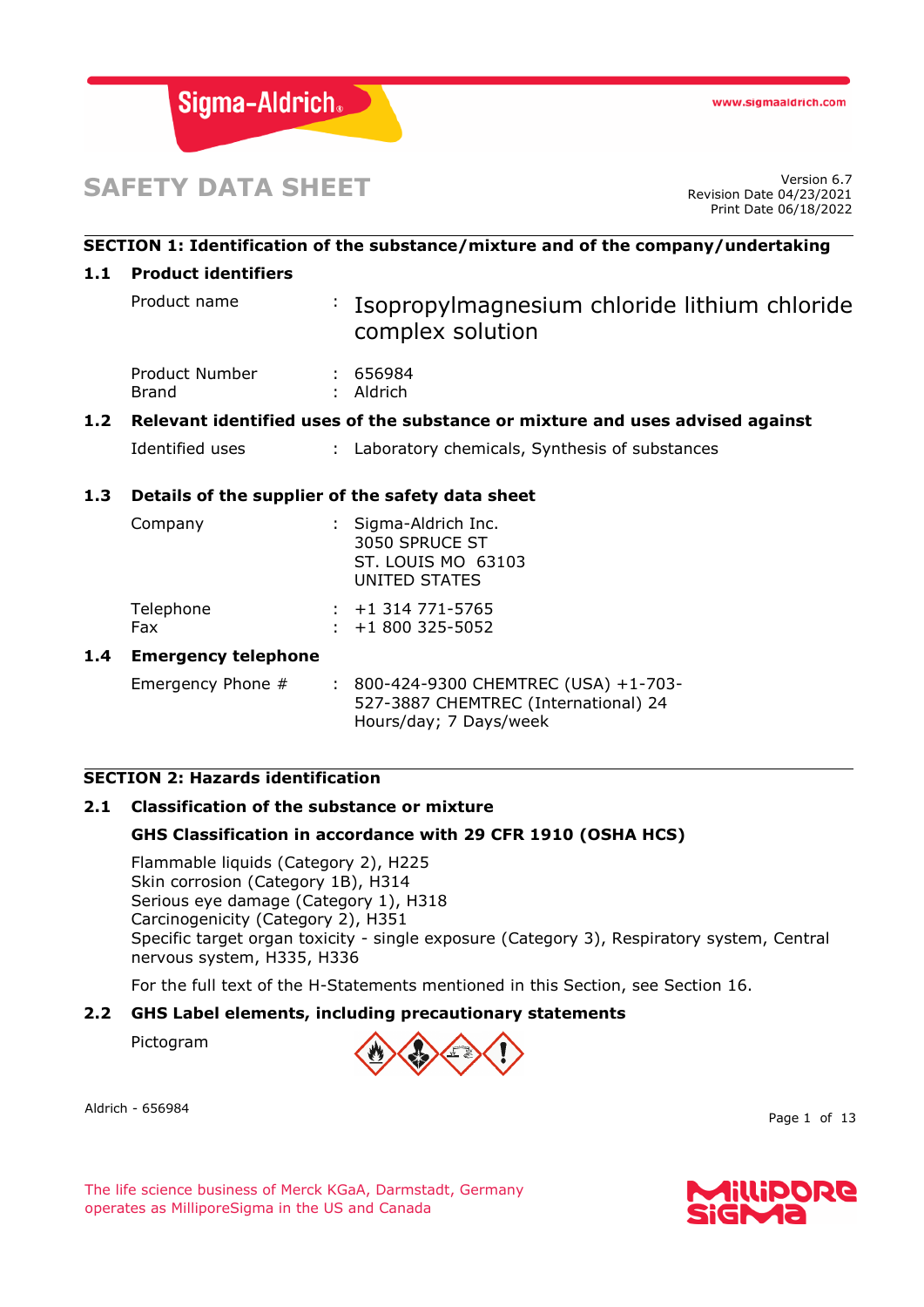| Signal word                                                 | Danger                                                                                                                                                                                                                                                     |
|-------------------------------------------------------------|------------------------------------------------------------------------------------------------------------------------------------------------------------------------------------------------------------------------------------------------------------|
| Hazard statement(s)<br>H225<br>H314<br>H335<br>H336<br>H351 | Highly flammable liquid and vapor.<br>Causes severe skin burns and eye damage.<br>May cause respiratory irritation.<br>May cause drowsiness or dizziness.<br>Suspected of causing cancer.                                                                  |
| Precautionary statement(s)<br>P201<br>P202<br>P210          | Obtain special instructions before use.<br>Do not handle until all safety precautions have been read and<br>understood.<br>Keep away from heat/ sparks/ open flames/ hot surfaces. No                                                                      |
| P233<br>P240<br>P241<br>P242<br>P243                        | smoking.<br>Keep container tightly closed.<br>Ground/bond container and receiving equipment.<br>Use explosion-proof electrical/ ventilating/ lighting/ equipment.<br>Use only non-sparking tools.<br>Take precautionary measures against static discharge. |
| P261<br>P264<br>P271<br>P280                                | Avoid breathing dust/ fume/ gas/ mist/ vapors/ spray.<br>Wash skin thoroughly after handling.<br>Use only outdoors or in a well-ventilated area.<br>Wear protective gloves/ protective clothing/ eye protection/ face<br>protection.                       |
| $P301 + P330 + P331$<br>$P303 + P361 + P353$                | IF SWALLOWED: Rinse mouth. Do NOT induce vomiting.<br>IF ON SKIN (or hair): Take off immediately all contaminated<br>clothing. Rinse skin with water/ shower.                                                                                              |
| $P304 + P340 + P310$                                        | IF INHALED: Remove person to fresh air and keep comfortable<br>for breathing. Immediately call a POISON CENTER/ doctor.                                                                                                                                    |
| $P305 + P351 + P338 +$<br>P310                              | IF IN EYES: Rinse cautiously with water for several minutes.<br>Remove contact lenses, if present and easy to do. Continue<br>rinsing. Immediately call a POISON CENTER/ doctor.                                                                           |
| $P308 + P313$<br>P363<br>$P370 + P378$                      | IF exposed or concerned: Get medical advice/ attention.<br>Wash contaminated clothing before reuse.<br>In case of fire: Use dry sand, dry chemical or alcohol-resistant                                                                                    |
| $P403 + P233$<br>$P403 + P235$                              | foam to extinguish.<br>Store in a well-ventilated place. Keep container tightly closed.<br>Store in a well-ventilated place. Keep cool.                                                                                                                    |
| P405<br>P501                                                | Store locked up.<br>Dispose of contents/ container to an approved waste disposal<br>plant.                                                                                                                                                                 |

# **2.3 Hazards not otherwise classified (HNOC) or not covered by GHS**

Reacts violently with water., In use may form flammable/explosive vapor-air mixture., May form explosive peroxides.

# **SECTION 3: Composition/information on ingredients**

| Synonyms                    | : Turbo Grignard                        |
|-----------------------------|-----------------------------------------|
| Formula<br>Molecular weight | : $C_3H_7Cl_2L$ iMg<br>$: 145.24$ g/mol |

Aldrich - 656984

Page 2 of 13

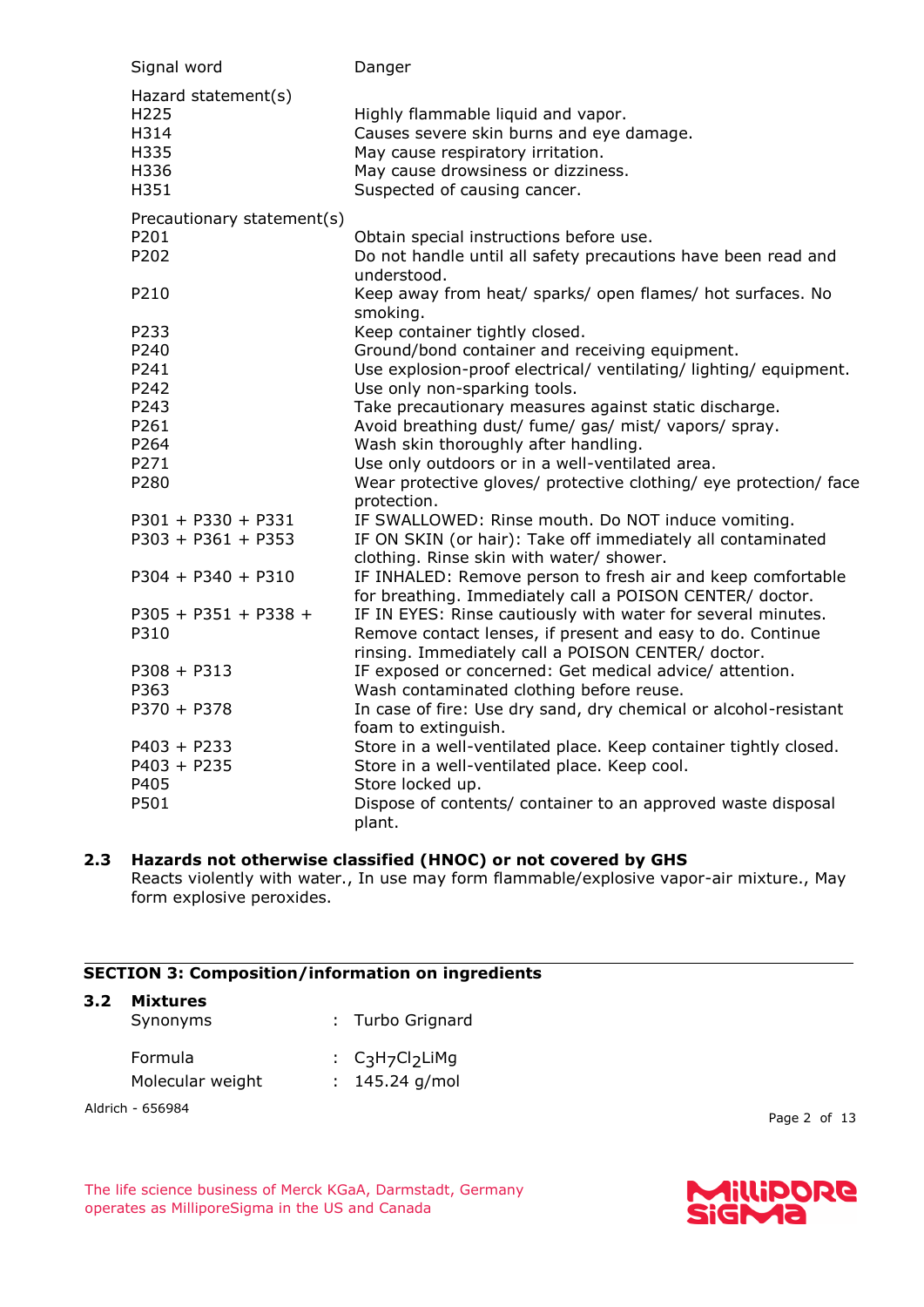| Component                                                |                                                                    | Classification                                                                                                                                                                                                     | Concentration         |
|----------------------------------------------------------|--------------------------------------------------------------------|--------------------------------------------------------------------------------------------------------------------------------------------------------------------------------------------------------------------|-----------------------|
| Tetrahydrofuran                                          |                                                                    |                                                                                                                                                                                                                    |                       |
| CAS-No.<br>EC-No.<br>Index-No.<br>Registration<br>number | 109-99-9<br>203-726-8<br>603-025-00-0<br>01-2119444314-46-<br>XXXX | Flam. Liq. 2; Acute Tox. 4; $\vert$<br>Eye Irrit. 2A; Carc. 2;<br>STOT SE 3; H225, H302,<br>H319, H351, H335, H336<br>Concentration limits:<br>$>= 25$ %: Eye Irrit. 2,<br>$H319$ ; $>= 25$ %: STOT SE<br>3, H335; | $>= 70 - 590$<br>$\%$ |
|                                                          | Isopropylmagnesium chloride lithium chloride complex               |                                                                                                                                                                                                                    |                       |
| CAS-No.                                                  | 745038-86-2                                                        | Skin Corr. 1B; Eye Dam.<br>1; H314, H318                                                                                                                                                                           | $>= 10 - 20$<br>$\%$  |

For the full text of the H-Statements mentioned in this Section, see Section 16.

# **SECTION 4: First aid measures**

# **4.1 Description of first-aid measures**

### **General advice**

Consult a physician. Show this material safety data sheet to the doctor in attendance.Move out of dangerous area.

#### **If inhaled**

If breathed in, move person into fresh air. If not breathing, give artificial respiration. Consult a physician.

#### **In case of skin contact**

Take off contaminated clothing and shoes immediately. Wash off with soap and plenty of water. Consult a physician.

#### **In case of eye contact**

Rinse thoroughly with plenty of water for at least 15 minutes and consult a physician.Continue rinsing eyes during transport to hospital.

#### **If swallowed**

Do NOT induce vomiting. Never give anything by mouth to an unconscious person. Rinse mouth with water. Consult a physician.

#### **4.2 Most important symptoms and effects, both acute and delayed**

The most important known symptoms and effects are described in the labelling (see section 2.2) and/or in section 11

# **4.3 Indication of any immediate medical attention and special treatment needed** No data available

#### **SECTION 5: Firefighting measures**

#### **5.1 Extinguishing media**

# **Suitable extinguishing media** Dry powder Dry sand

Aldrich - 656984

Page 3 of 13

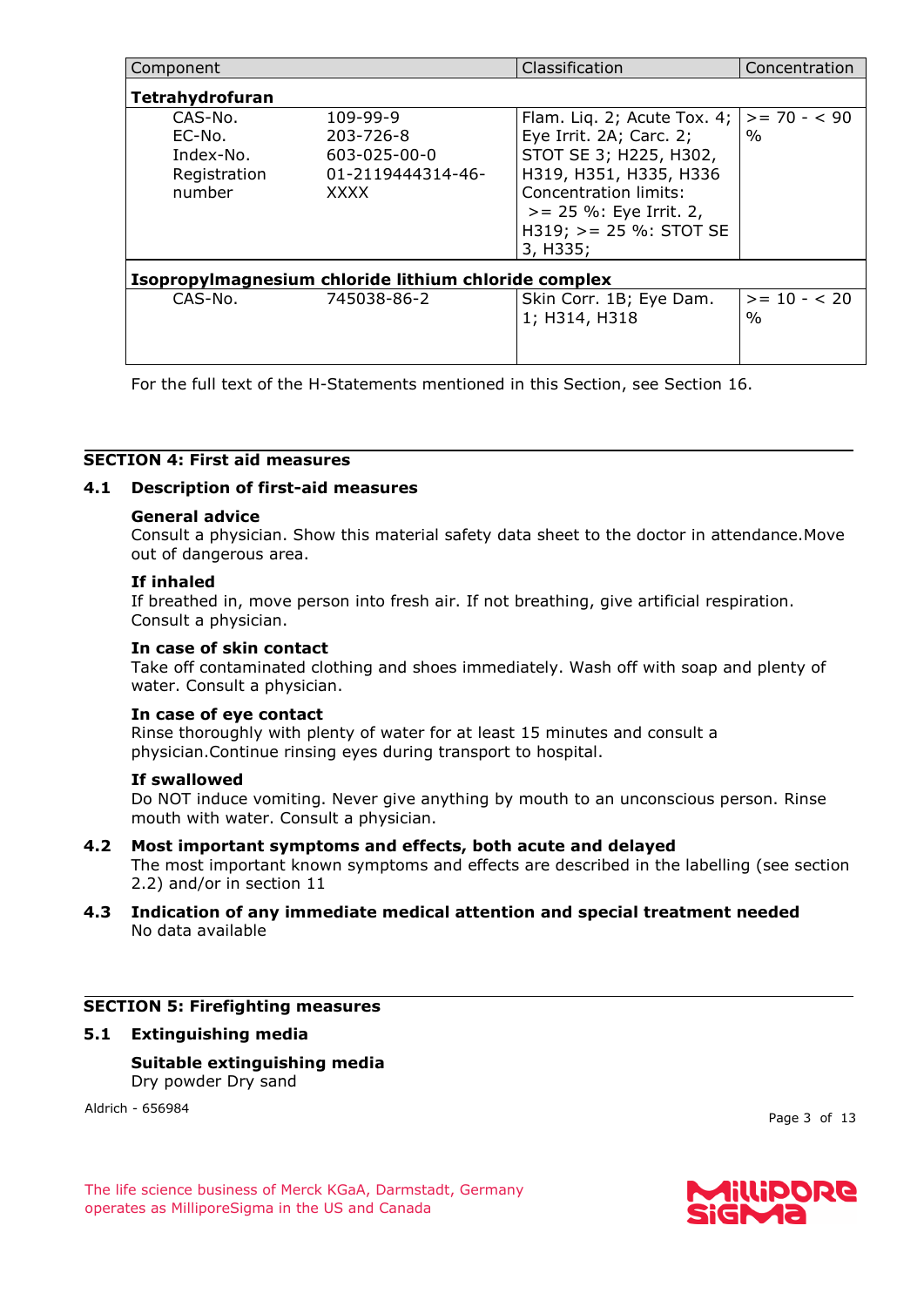**Unsuitable extinguishing media** Do NOT use water jet.

- **5.2 Special hazards arising from the substance or mixture** Carbon oxides Hydrogen chloride gas Magnesium oxide Lithium oxides
- **5.3 Advice for firefighters** Wear self-contained breathing apparatus for firefighting if necessary.
- **5.4 Further information** No data available

# **SECTION 6: Accidental release measures**

**6.1 Personal precautions, protective equipment and emergency procedures** Use personal protective equipment. Avoid breathing vapors, mist or gas. Ensure adequate ventilation. Remove all sources of ignition. Evacuate personnel to safe areas. Beware of vapors accumulating to form explosive concentrations. Vapors can accumulate in low areas.

For personal protection see section 8.

#### **6.2 Environmental precautions**

Prevent further leakage or spillage if safe to do so. Do not let product enter drains.

#### **6.3 Methods and materials for containment and cleaning up**

Contain spillage, and then collect with non-combustible absorbent material, (e.g. sand, earth, diatomaceous earth, vermiculite) and place in container for disposal according to local / national regulations (see section 13). Do not flush with water.

# **6.4 Reference to other sections**

For disposal see section 13.

#### **SECTION 7: Handling and storage**

# **7.1 Precautions for safe handling**

#### **Advice on safe handling**

Avoid contact with skin and eyes. Avoid inhalation of vapor or mist.

# **Advice on protection against fire and explosion**

Use explosion-proof equipment.**Advice on protection against fire and explosion** Keep away from sources of ignition - No smoking.Take measures to prevent the build up of electrostatic charge.

#### **Hygiene measures**

Handle in accordance with good industrial hygiene and safety practice. Wash hands before breaks and at the end of workday.

For precautions see section 2.2.

# **7.2 Conditions for safe storage, including any incompatibilities**

#### **Storage conditions**

Keep container tightly closed in a dry and well-ventilated place. Containers which are opened must be carefully resealed and kept upright to prevent leakage.

Aldrich - 656984

Page 4 of 13

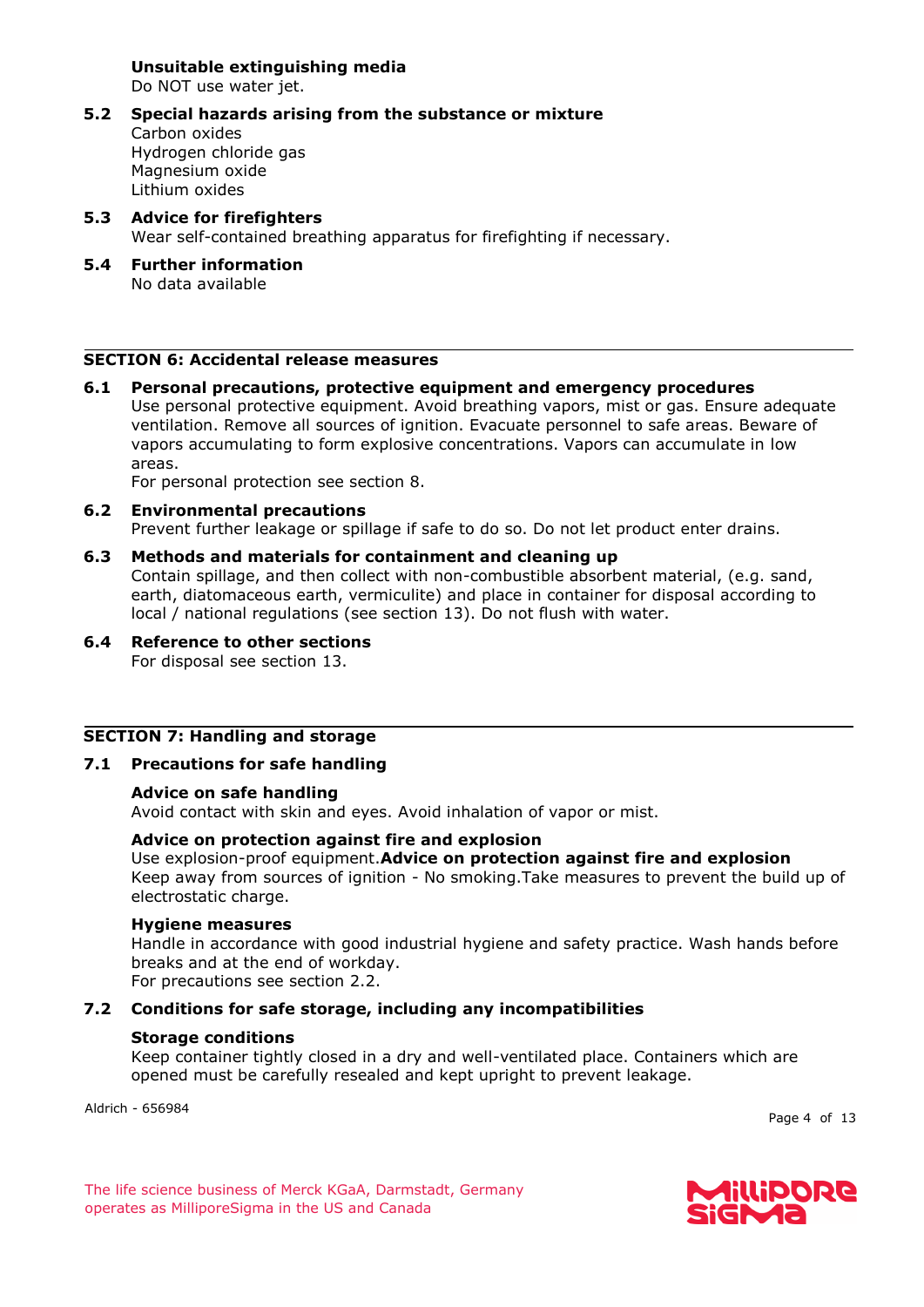Never allow product to get in contact with water during storage.

Handle and store under inert gas. Moisture sensitive. Dry residue is explosive. Store under inert gas. Test for peroxide formation periodically and before distillation. Storage class (TRGS 510): 4.3: Hazardous materials, which set free flammable gases upon contact with water

# **7.3 Specific end use(s)**

Apart from the uses mentioned in section 1.2 no other specific uses are stipulated

# **SECTION 8: Exposure controls/personal protection**

# **8.1 Control parameters**

# **Ingredients with workplace control parameters**

| Component       | CAS-No.  | Value       | Control<br>parameters                                    | <b>Basis</b>                                                                                     |
|-----------------|----------|-------------|----------------------------------------------------------|--------------------------------------------------------------------------------------------------|
| Tetrahydrofuran | 109-99-9 | <b>TWA</b>  | 50 ppm                                                   | USA. ACGIH Threshold Limit<br>Values (TLV)                                                       |
|                 | Remarks  | humans      | Danger of cutaneous absorption                           | Confirmed animal carcinogen with unknown relevance to                                            |
|                 |          | <b>STEL</b> | $100$ ppm                                                | USA. ACGIH Threshold Limit<br>Values (TLV)                                                       |
|                 |          | humans      |                                                          | Confirmed animal carcinogen with unknown relevance to                                            |
|                 |          | <b>ST</b>   | Danger of cutaneous absorption<br>$250$ ppm<br>735 mg/m3 | USA. NIOSH Recommended<br><b>Exposure Limits</b>                                                 |
|                 |          | <b>TWA</b>  | 200 ppm<br>590 mg/m3                                     | USA. NIOSH Recommended<br><b>Exposure Limits</b>                                                 |
|                 |          | <b>TWA</b>  | 200 ppm<br>590 mg/m3                                     | USA. Occupational Exposure<br>Limits (OSHA) - Table Z-1<br>Limits for Air Contaminants           |
|                 |          | <b>TWA</b>  | 200 ppm<br>590 mg/m3                                     | USA. OSHA - TABLE Z-1 Limits<br>for Air Contaminants -<br>1910.1000                              |
|                 |          | <b>STEL</b> | 250 ppm<br>735 mg/m3                                     | USA. OSHA - TABLE Z-1 Limits<br>for Air Contaminants -<br>1910.1000                              |
|                 |          | PEL         | 200 ppm<br>590 mg/m3                                     | California permissible exposure<br>limits for chemical<br>contaminants (Title 8, Article<br>107) |
|                 |          | <b>STEL</b> | 250 ppm<br>735 mg/m3                                     | California permissible exposure<br>limits for chemical<br>contaminants (Title 8, Article<br>107) |

# **Biological occupational exposure limits**

| Component | CAS-No. | Parameters | Value | <b>Biological</b> | Basis |
|-----------|---------|------------|-------|-------------------|-------|
|           |         |            |       | specimen          |       |

Aldrich - 656984

Page 5 of 13

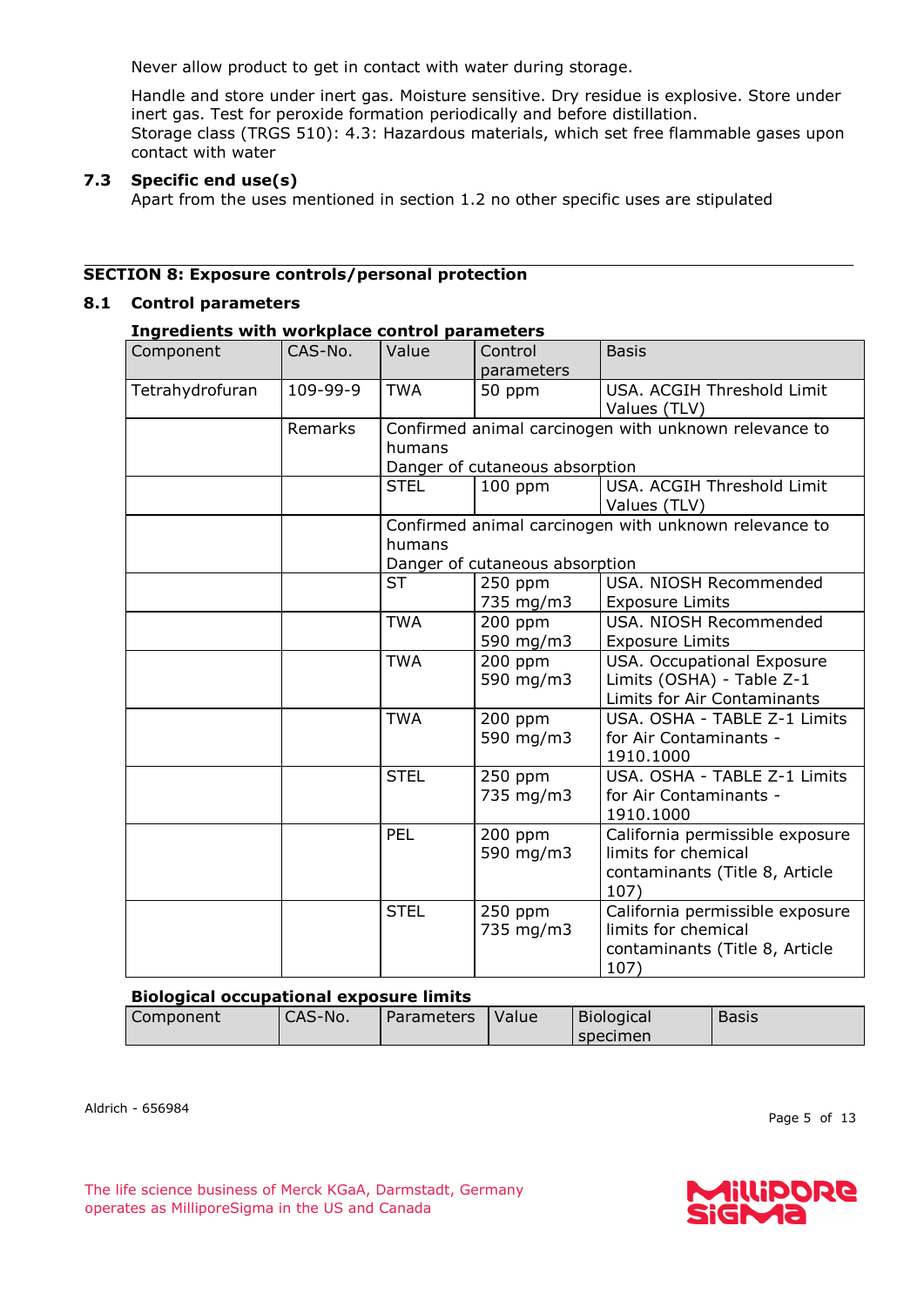| Tetrahydrofuran | $109-99-9$ | Tetrahydrof 2 mg/l<br>uran | Urine                                                    | ACGIH -<br>Biological<br>Exposure Indices<br>(BEI) |
|-----------------|------------|----------------------------|----------------------------------------------------------|----------------------------------------------------|
|                 | Remarks    |                            | End of shift (As soon as possible after exposure ceases) |                                                    |

# **8.2 Exposure controls**

# **Appropriate engineering controls**

Handle in accordance with good industrial hygiene and safety practice. Wash hands before breaks and at the end of workday.

# **Personal protective equipment**

# **Eye/face protection**

Tightly fitting safety goggles. Faceshield (8-inch minimum). Use equipment for eye protection tested and approved under appropriate government standards such as NIOSH (US) or EN 166(EU).

# **Skin protection**

Handle with gloves. Gloves must be inspected prior to use. Use proper glove removal technique (without touching glove's outer surface) to avoid skin contact with this product. Dispose of contaminated gloves after use in accordance with applicable laws and good laboratory practices. Wash and dry hands.

Splash contact Material: butyl-rubber Minimum layer thickness: 0.3 mm Break through time: 10 min Material tested:Butoject® (KCL 897 / Aldrich Z677647, Size M)

data source: KCL GmbH, D-36124 Eichenzell, phone +49 (0)6659 87300, e-mail sales@kcl.de, test method: EN374

If used in solution, or mixed with other substances, and under conditions which differ from EN 374, contact the supplier of the EC approved gloves. This recommendation is advisory only and must be evaluated by an industrial hygienist and safety officer familiar with the specific situation of anticipated use by our customers. It should not be construed as offering an approval for any specific use scenario.

# **Body Protection**

Complete suit protecting against chemicals, Flame retardant antistatic protective clothing., The type of protective equipment must be selected according to the concentration and amount of the dangerous substance at the specific workplace.

# **Respiratory protection**

Where risk assessment shows air-purifying respirators are appropriate use a fullface respirator with multi-purpose combination (US) or type ABEK (EN 14387) respirator cartridges as a backup to engineering controls. If the respirator is the sole means of protection, use a full-face supplied air respirator. Use respirators and components tested and approved under appropriate government standards such as NIOSH (US) or CEN (EU).

# **Control of environmental exposure**

Prevent further leakage or spillage if safe to do so. Do not let product enter drains.

Aldrich - 656984

Page 6 of 13

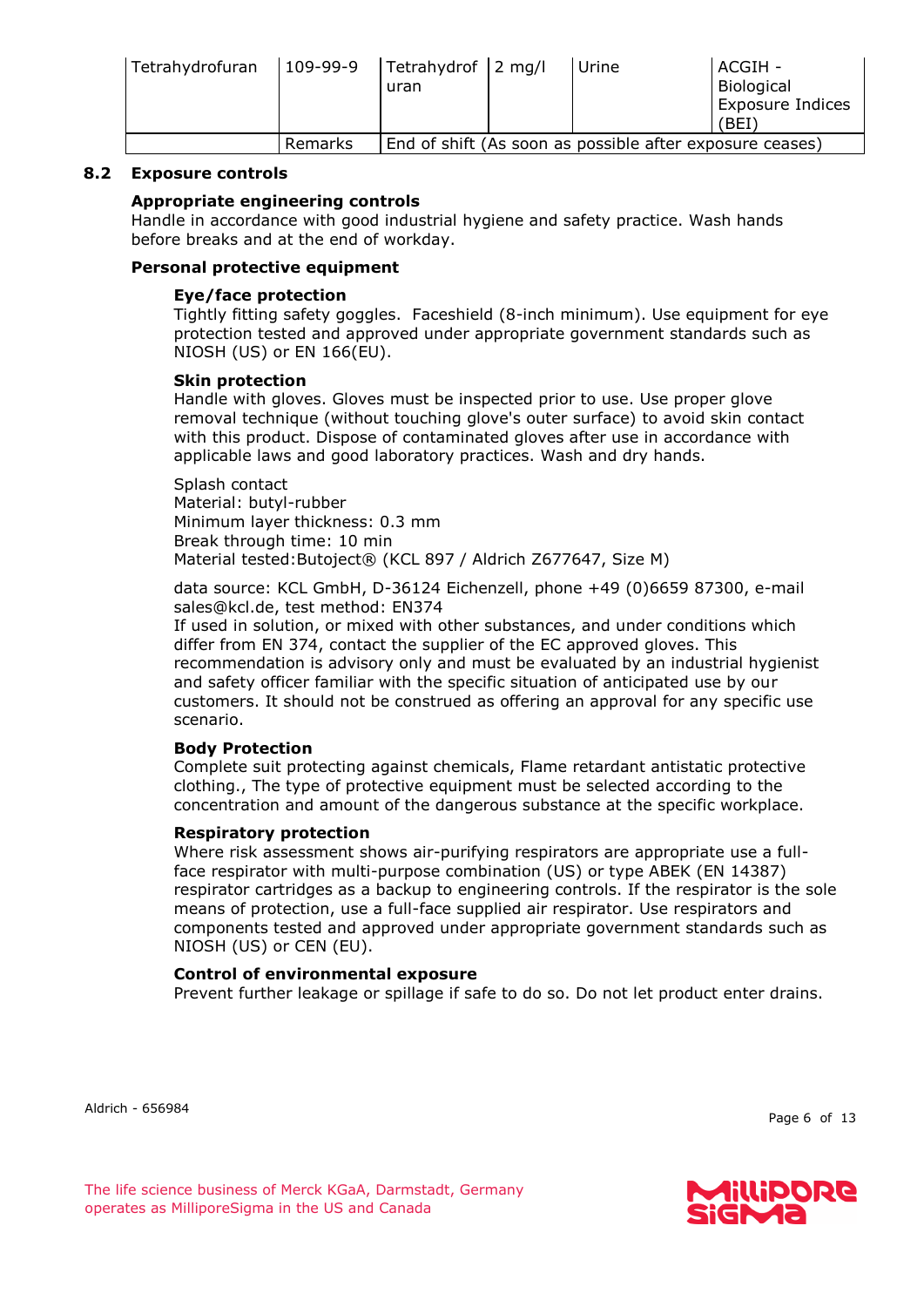# **SECTION 9: Physical and chemical properties**

# **9.1 Information on basic physical and chemical properties**

| a)                              | Appearance                                         | Form: liquid      |  |
|---------------------------------|----------------------------------------------------|-------------------|--|
| b)                              | Odor                                               | No data available |  |
| c)                              | Odor Threshold                                     | No data available |  |
| d)                              | pH                                                 | No data available |  |
| e)                              | Melting<br>point/freezing point                    | No data available |  |
| f)                              | Initial boiling point<br>and boiling range         | No data available |  |
| g)                              | Flash point                                        | $-17$ °C (1 °F)   |  |
| h)                              | Evaporation rate                                   | No data available |  |
| i)                              | Flammability (solid,<br>gas)                       | No data available |  |
| j)                              | Upper/lower<br>flammability or<br>explosive limits | No data available |  |
| k)                              | Vapor pressure                                     | No data available |  |
| $\vert$ )                       | Vapor density                                      | No data available |  |
| m)                              | Relative density                                   | No data available |  |
| n)                              | Water solubility                                   | No data available |  |
| o)                              | Partition coefficient:<br>n-octanol/water          | No data available |  |
| p)                              | Autoignition<br>temperature                        | No data available |  |
| q)                              | Decomposition<br>temperature                       | No data available |  |
| r)                              | Viscosity                                          | No data available |  |
| s)                              | <b>Explosive properties</b>                        | No data available |  |
| t)                              | Oxidizing properties                               | No data available |  |
| <b>Other safety information</b> |                                                    |                   |  |

No data available

# **SECTION 10: Stability and reactivity**

# **10.1 Reactivity**

**9.2** 

No data available

**10.2 Chemical stability** Stable under recommended storage conditions.

# **10.3 Possibility of hazardous reactions**

Aldrich - 656984

Page 7 of 13

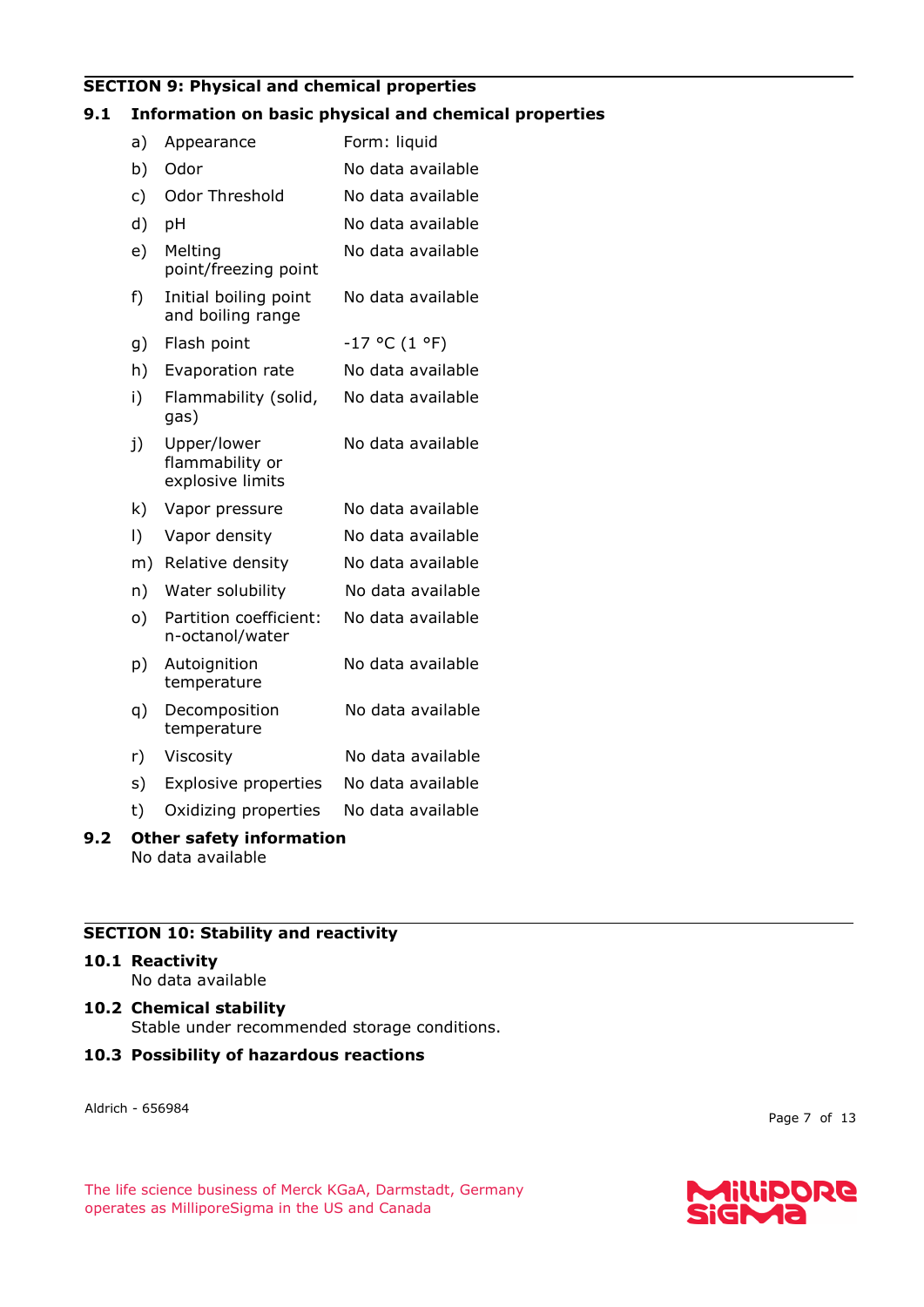Vapors may form explosive mixture with air. Reacts violently with water.

- **10.4 Conditions to avoid** Heat, flames and sparks. Exposure to moisture.
- **10.5 Incompatible materials** No data available
- **10.6 Hazardous decomposition products** In the event of fire: see section 5

### **SECTION 11: Toxicological information**

### **11.1 Information on toxicological effects**

**Mixture**

**Acute toxicity** No data available

Acute toxicity estimate Oral - 2,059 mg/kg (Calculation method)

Dermal: No data available

Acute toxicity estimate Dermal - 3,119 mg/kg (Calculation method) No data available

**Skin corrosion/irritation**

No data available

**Serious eye damage/eye irritation** No data available

**Respiratory or skin sensitization** No data available

#### **Germ cell mutagenicity**

No data available

#### **Carcinogenicity**

- IARC: No ingredient of this product present at levels greater than or equal to 0.1% is identified as probable, possible or confirmed human carcinogen by IARC.
- NTP: No ingredient of this product present at levels greater than or equal to 0.1% is identified as a known or anticipated carcinogen by NTP.
- OSHA: No component of this product present at levels greater than or equal to 0.1% is on OSHA's list of regulated carcinogens.

Aldrich - 656984

Page 8 of 13

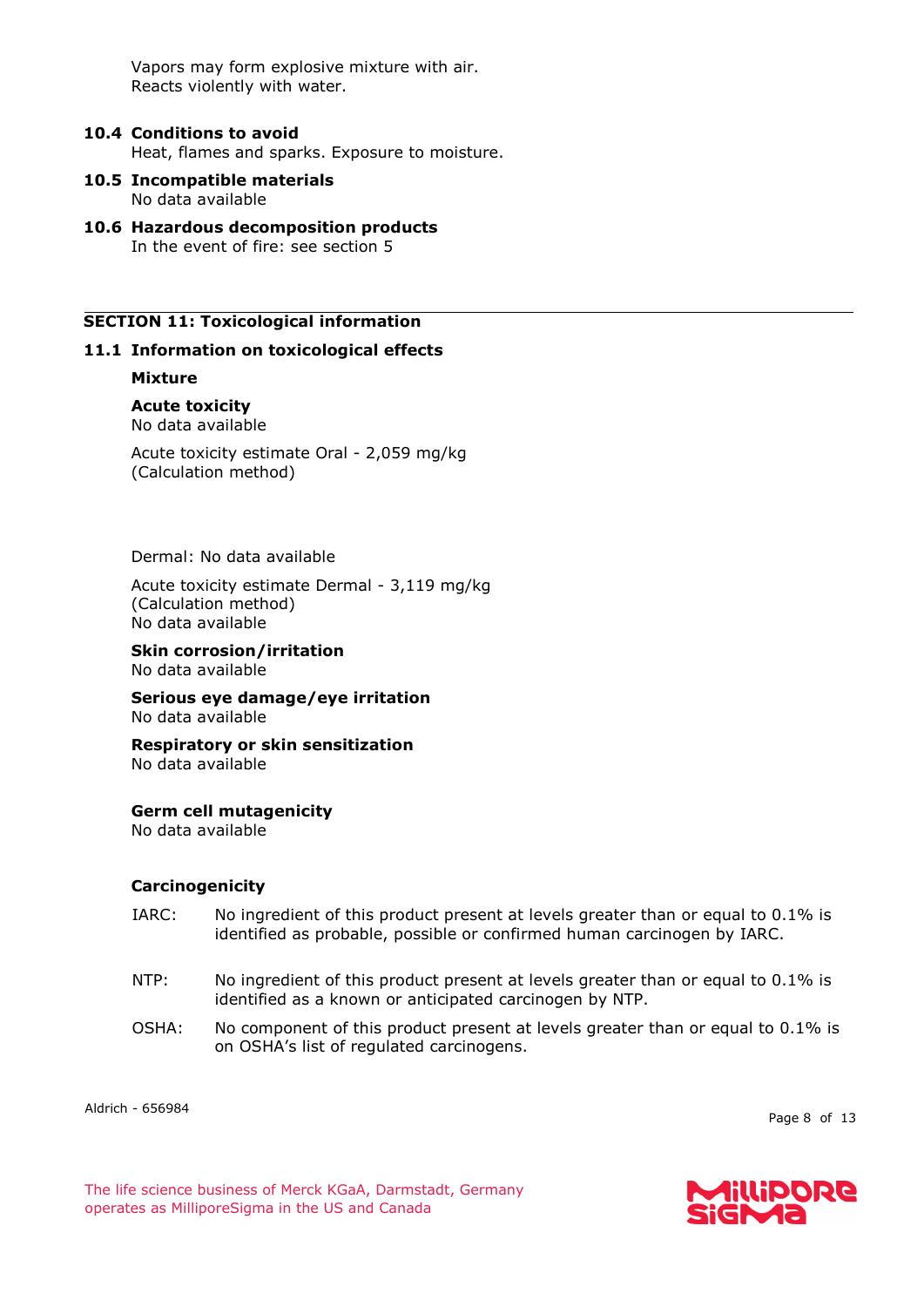# **Specific target organ toxicity - single exposure**

No data available**Specific target organ toxicity - repeated exposure** No data available

**Aspiration hazard** No data available

# **11.2 Additional Information**

Not available

To the best of our knowledge, the chemical, physical, and toxicological properties have not been thoroughly investigated.

Stomach - Irregularities - Based on Human Evidence

### **Components**

### **Tetrahydrofuran**

**Acute toxicity**

LD50 Oral - Rat - male and female - 1,650 mg/kg Remarks: (ECHA) Symptoms: Irritation of mucous membranes LC50 Inhalation - Rat - male and female -  $4 h - 16.9$  mg/l (US-EPA) Symptoms: mucosal irritations, Cough, Shortness of breath, Possible damages:, damage of respiratory tract Inhalation: Irritating to respiratory system.

LD50 Dermal - Rat - male and female - > 2,000 mg/kg (OECD Test Guideline 402) No data available

# **Skin corrosion/irritation**

Skin - Rabbit Result: No skin irritation - 72 h (Draize Test) Repeated or prolonged exposure may cause skin irritation and dermatitis, due to degreasing properties of the product.

# **Serious eye damage/eye irritation**

Eyes - Rabbit Result: Eye irritation Remarks: (ECHA) (Regulation (EC) No 1272/2008, Annex VI)

# **Respiratory or skin sensitization**

Local lymph node assay (LLNA) - Mouse Result: negative (OECD Test Guideline 429)

# **Germ cell mutagenicity**

In vivo tests did not show mutagenic effects

Aldrich - 656984

Page 9 of 13

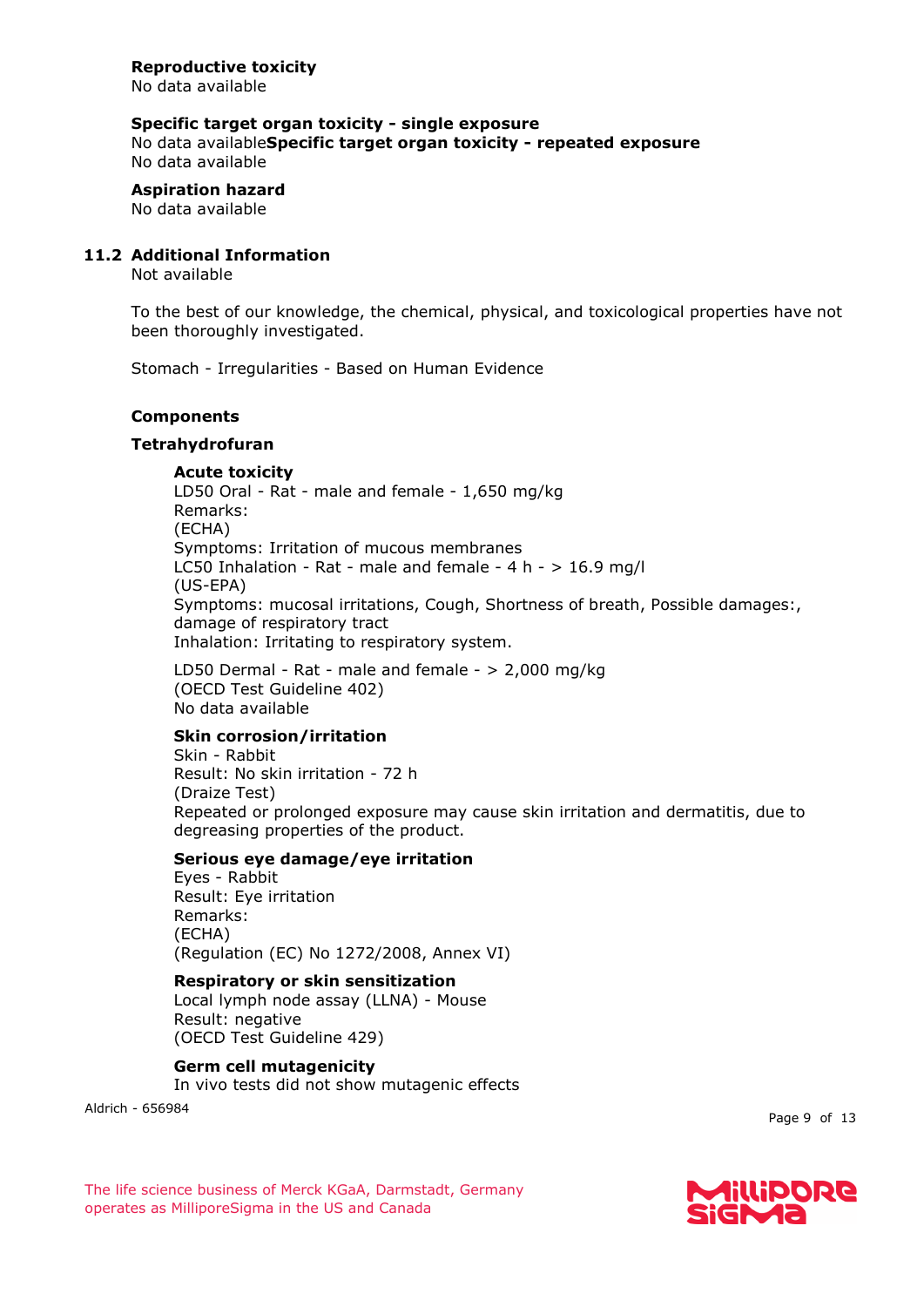In vitro mammalian cell gene mutation test Chinese hamster ovary cells Result: negative Ames test Salmonella typhimurium Result: negative

#### **Carcinogenicity**

Suspected of causing cancer.

- IARC: No ingredient of this product present at levels greater than or equal to 0.1% is identified as probable, possible or confirmed human carcinogen by IARC.
- NTP: No ingredient of this product present at levels greater than or equal to 0.1% is identified as a known or anticipated carcinogen by NTP.
- OSHA: No component of this product present at levels greater than or equal to 0.1% is on OSHA's list of regulated carcinogens.

#### **Reproductive toxicity**

No toxicity to reproduction

# **Specific target organ toxicity - single exposure**

Inhalation - May cause respiratory irritation. - Respiratory system May cause drowsiness or dizziness. - Nervous system Acute oral toxicity - Irritation of mucous membranes Acute inhalation toxicity - mucosal irritations, Cough, Shortness of breath, Possible damages:, damage of respiratory tract

### **Specific target organ toxicity - repeated exposure**

The substance or mixture is not classified as specific target organ toxicant, repeated exposure.

#### **Aspiration hazard**

No aspiration toxicity classification

#### **Isopropylmagnesium chloride lithium chloride complex**

#### **Acute toxicity**

No data available

Dermal: No data available

No data available

# **Skin corrosion/irritation**

No data available

**Serious eye damage/eye irritation** No data available

**Respiratory or skin sensitization** No data available

#### **Germ cell mutagenicity** No data available

Aldrich - 656984

Page 10 of 13



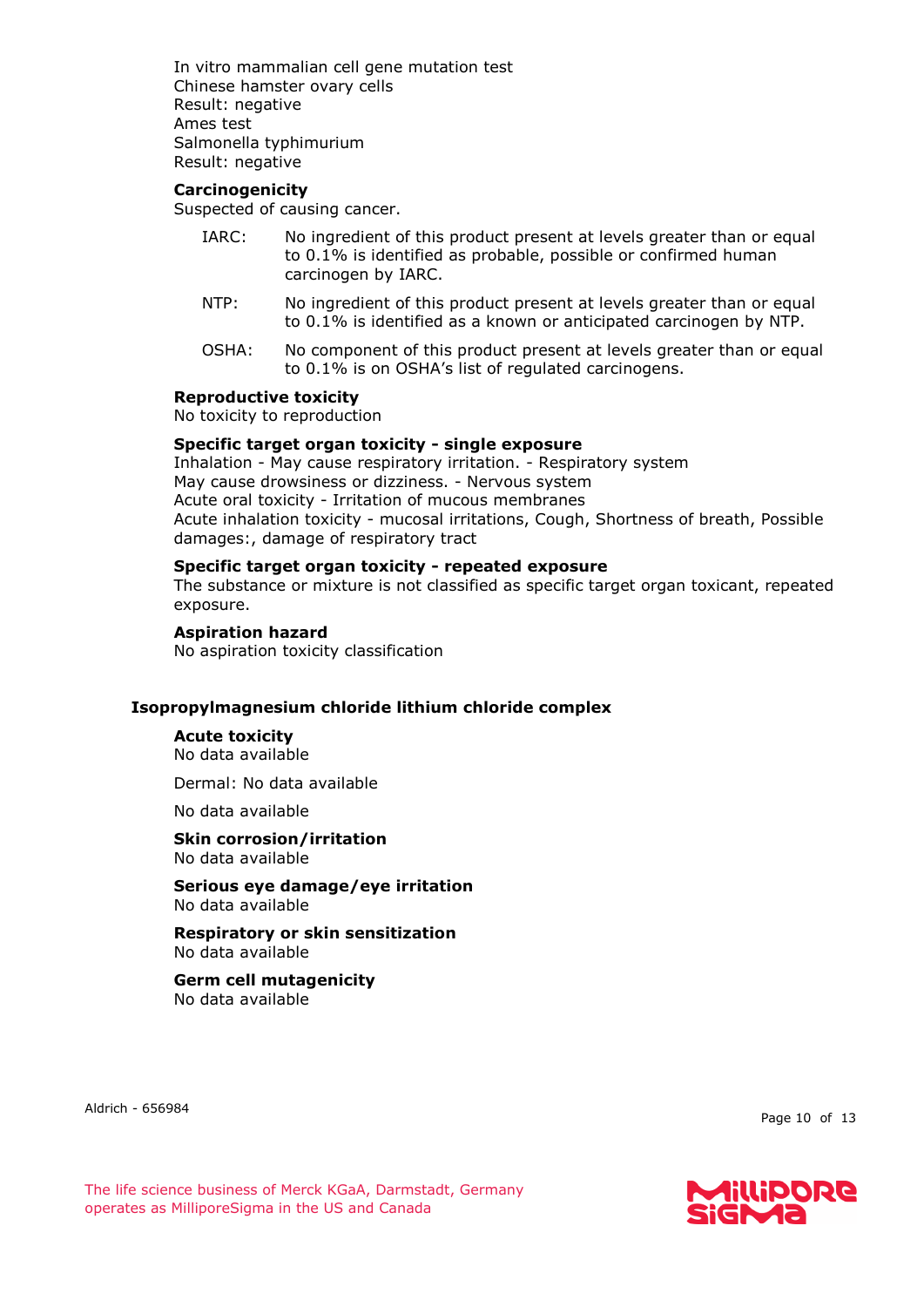# **Carcinogenicity**

#### **Reproductive toxicity** No data available No data available

### **Specific target organ toxicity - single exposure** No data available

**Specific target organ toxicity - repeated exposure** No data available

# **Aspiration hazard**

No data available

# **SECTION 12: Ecological information**

# **12.1 Toxicity**

**Mixture** No data available

- **12.2 Persistence and degradability** No data available
- **12.3 Bioaccumulative potential** No data available
- **12.4 Mobility in soil** No data available

# **12.5 Results of PBT and vPvB assessment**

PBT/vPvB assessment not available as chemical safety assessment not required/not conducted

**12.6 Other adverse effects** No data available

# **Components**

# **Tetrahydrofuran**

| Toxicity to fish                                          | flow-through test LC50 - Pimephales promelas (fathead<br>minnow) - 2,160 mg/l - 96 h<br>(OECD Test Guideline 203) |
|-----------------------------------------------------------|-------------------------------------------------------------------------------------------------------------------|
| Toxicity to daphnia<br>and other aquatic<br>invertebrates | static test EC50 - Daphnia magna (Water flea) - 3,485 mg/l -<br>48 h<br>(OECD Test Guideline 202)                 |
| Toxicity to bacteria                                      | static test $EC20 - activated$ sludge - ca. 800 mg/l - 0.5 h<br>(OECD Test Guideline 209)                         |

# **Isopropylmagnesium chloride lithium chloride complex**

No data available

Aldrich - 656984

Page 11 of 13



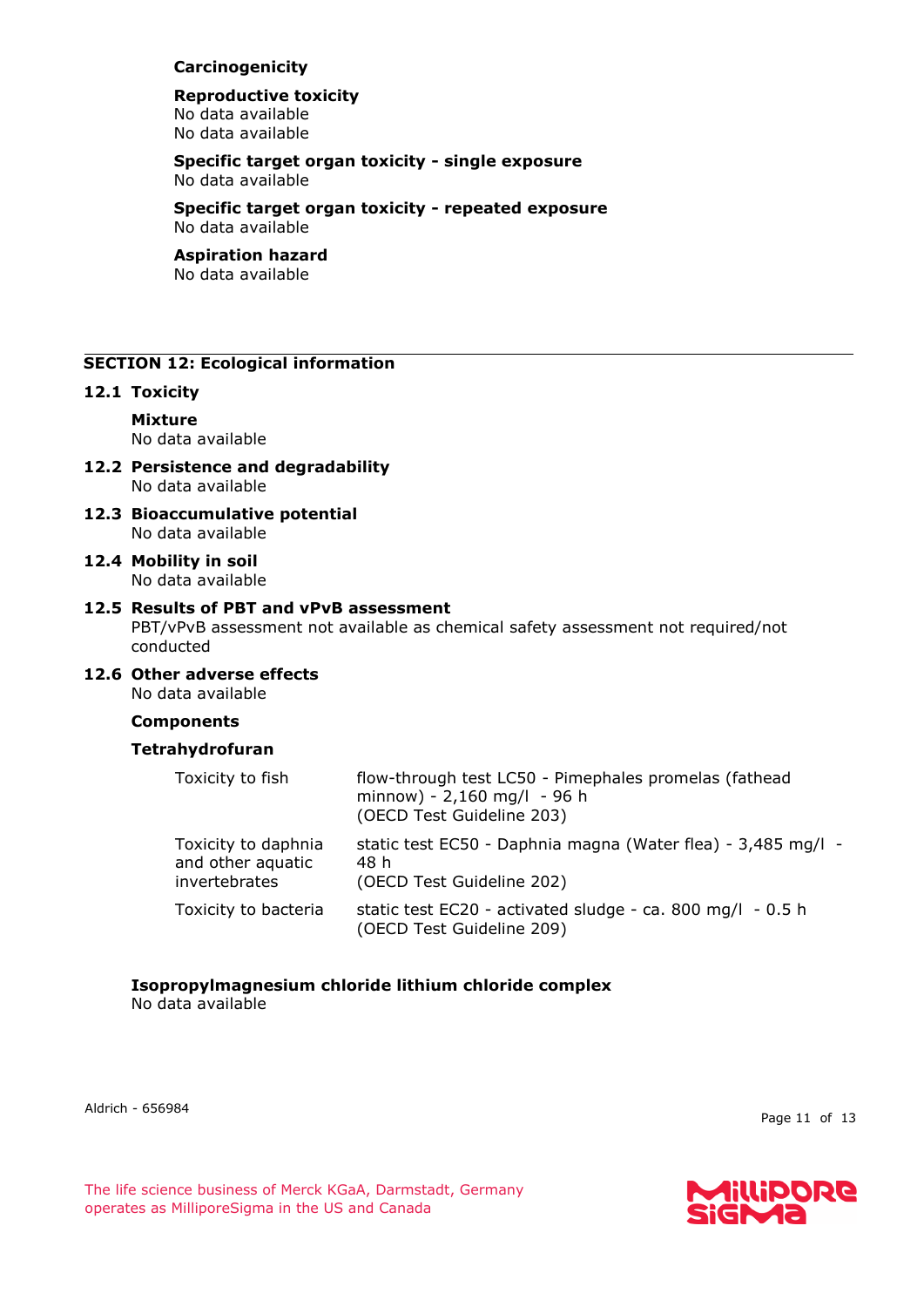# **SECTION 13: Disposal considerations**

# **13.1 Waste treatment methods**

# **Product**

Offer surplus and non-recyclable solutions to a licensed disposal company. Burn in a chemical incinerator equipped with an afterburner and scrubber but exert extra care in igniting as this material is highly flammable. Contact a licensed professional waste disposal service to dispose of this material.

# **Contaminated packaging**

Dispose of as unused product.

# **SECTION 14: Transport information**

# **DOT (US)**

UN number: 3399 Class: 4.3 (3) Packing group: II Proper shipping name: Organometallic substance, liquid, water-reactive, flammable (Isopropylmagnesium chloride lithium chloride complex, Tetrahydrofuran) Reportable Quantity (RQ): 1247 lbs Poison Inhalation Hazard: No

### **IMDG**

UN number: 3399 Class: 4.3 (3) Packing group: II EMS-No: F-G, S-N Proper shipping name: ORGANOMETALLIC SUBSTANCE, LIQUID, WATER-REACTIVE, FLAMMABLE (Isopropylmagnesium chloride lithium chloride complex, Tetrahydrofuran)

# **IATA**

UN number: 3399 Class: 4.3 (3) Packing group: II Proper shipping name: Organometallic substance, liquid, water-reactive, flammable (Isopropylmagnesium chloride lithium chloride complex, Tetrahydrofuran)

# **SECTION 15: Regulatory information**

# **SARA 302 Components**

No chemicals in this material are subject to the reporting requirements of SARA Title III, Section 302.

# **SARA 313 Components**

This material does not contain any chemical components with known CAS numbers that exceed the threshold (De Minimis) reporting levels established by SARA Title III, Section 313.

# **SARA 311/312 Hazards**

Fire Hazard, Reactivity Hazard, Acute Health Hazard, Chronic Health Hazard

# **Massachusetts Right To Know Components**

No components are subject to the Massachusetts Right to Know Act.

Aldrich - 656984

Page 12 of 13